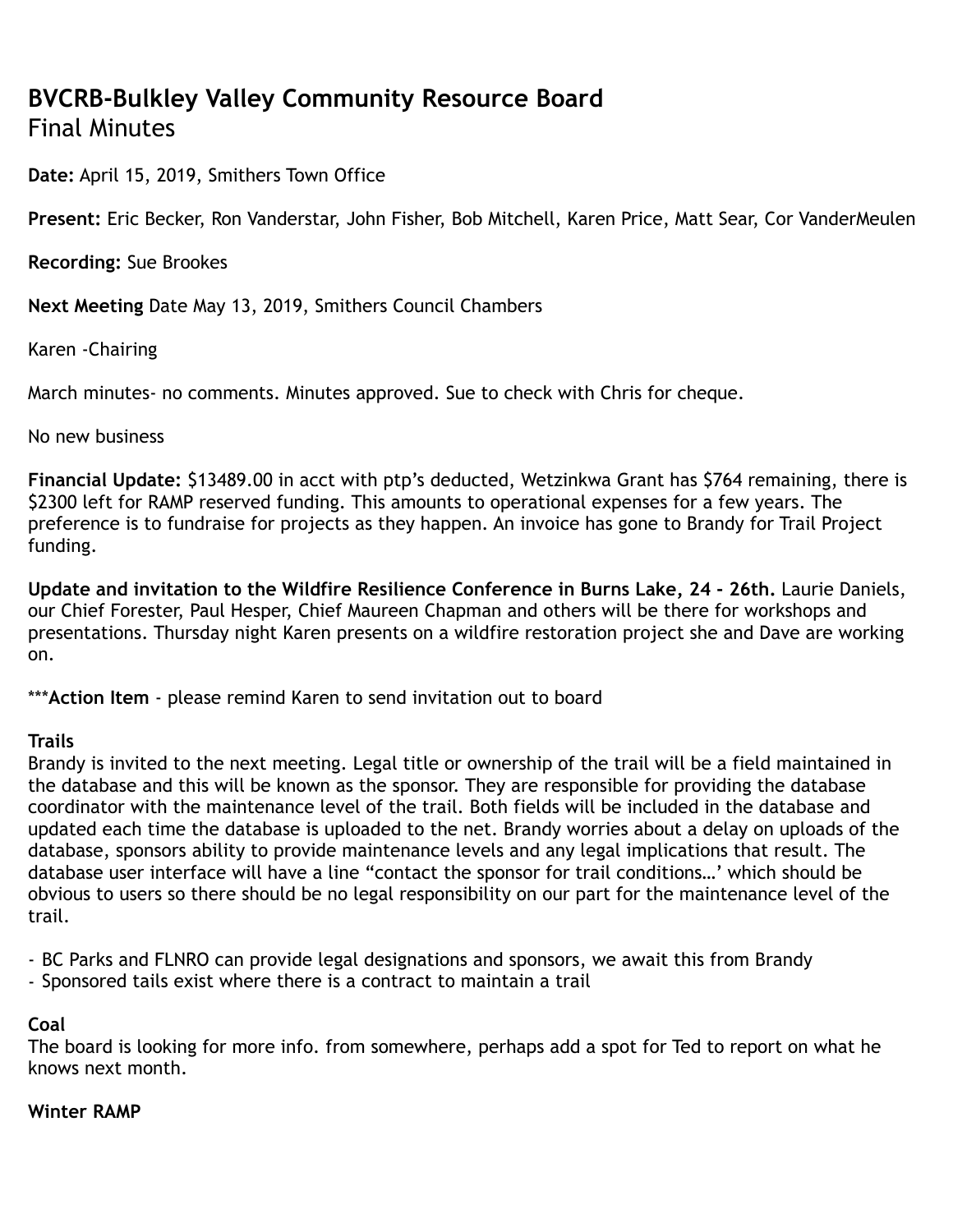Aside: 4000rd access to Netastel Mtn has led them into goat territory, this is vulnerable territory and some people are starting to get worried. Seems like there might be more pressure to get access to snowmobiling areas - this was addressed to the Ministry.

\*\*\***Action Item** - Matt will try to find and forward this email chain.

\*\*\***Action Item -** read Brandy's questions (circulated previously by Eric) and come to the next meeting informed.

\*\*\***Action Item** - someone ask Brandy about Winter RAMP at the next meeting

## **Free Range and Grazing Tenure**

Discussion regarding John's draft letter to Marc regarding the free range issue.

**Board Says**: The cause of the problem is insufficient monitoring, lack of sufficient supervision and enforceable policy. In the range agreement there has to be included a measurable monitoring requirement of tenure holders. Also there is no 'good practice' requirement to report newly assessed sensitivity zones and there should be. If, for example, someone brings up there is issue x - there needs to be a procedure to investigate, monitor and measure the impact of the issue.

**Board Says:** Legislation is messy but without changing the legislation, range management plans should and could be more specific and made to cover off public concerns (besides the concern of wildlife habitat). As they are now range plans are really a contract agreement not a management plan. Also there should be a clause referring to consultation with adjacent land holders.

**Board Says:** The gov't doesn't accept that these plans are out of date with standard industrial uses of the land base and urban growth. The CRB should mention this.

#### **Discussion:**

Riparian issues, Karen reiterated her report.

A Pound District is established near Round Lake. There haven't been problems in RL for quite some time with ranging cattle. Teh pound was more often used for local cattlemen not necessarily tenure cattlemen.

If there is a grazing lease, cows can go where they want on that lease. Fencing is divisive, there will be differing strategies for different places.

**Conclusion of board:** Our mandate are issues of land use as they relate to the TSA. We can't speak on private property rights. We propose a review of range management planning to include consideration of other values expressed in the LRMP. We'll start with John's list and add what w feel are shortcomings. Including:

- CRB 'our' values are not respected in range use management planning.
- Our values are not sufficiently monitored and there are known impacts on sensitive ecosystems resulting from grazing.
- There are unknown impacts are on our values because again they aren't properly monitored.
- A collegial relationship should be developed between neighbours of lease lands and ranges, this improves monitoring and impact awareness.
- There could be consultation when the crown issues range tenures.
- 25 yr or long terms tenures will not work, electronic filing for application should include enough filters to determine eligibility but still removes the human element.